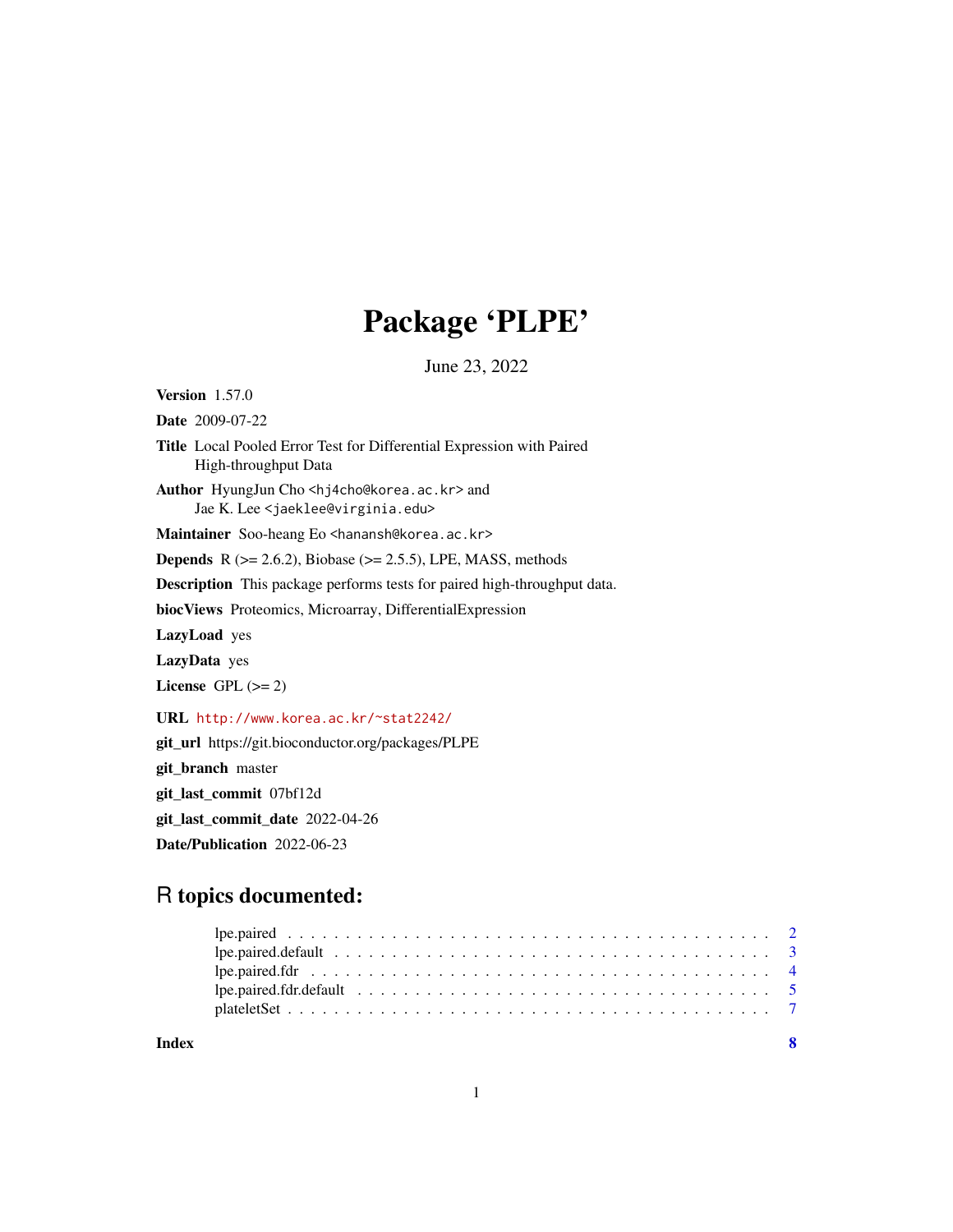<span id="page-1-1"></span><span id="page-1-0"></span>

#### Description

This invetigates differential expression for paired high-throughput data.

#### Usage

lpe.paired(x,...)

#### Arguments

|          | an object for which the extraction of model lpe paired is meaningful. |
|----------|-----------------------------------------------------------------------|
| $\cdots$ | other arguments                                                       |

## Value

| X        | design matrix; condition index in the first column and pair index in the sceond<br>column |
|----------|-------------------------------------------------------------------------------------------|
| $\cdots$ | data type: 'ms' for mass spectrometry data, 'cdna' for cDNA microarray data               |

## Author(s)

HyungJun Cho and Jae K. Lee

## References

Cho H, Smalley DM, Ross MM, Theodorescu D, Ley K and Lee JK (2007). Statistical Identification of Differentially Labelled Peptides from Liquid Chromatography Tandem Mass Spectrometry, Proteomics, 7:3681-3692.

#### See Also

[lpe.paired.default](#page-2-1)

## Examples

```
#LC-MS/MS proteomic data for platelets MPs
library(PLPE)
data(plateletSet)
x <- exprs(plateletSet)
x \leftarrow \log 2(x)cond <- c(1, 2, 1, 2, 1, 2)
pair <- c(1, 1, 2, 2, 3, 3)
design <- cbind(cond, pair)
```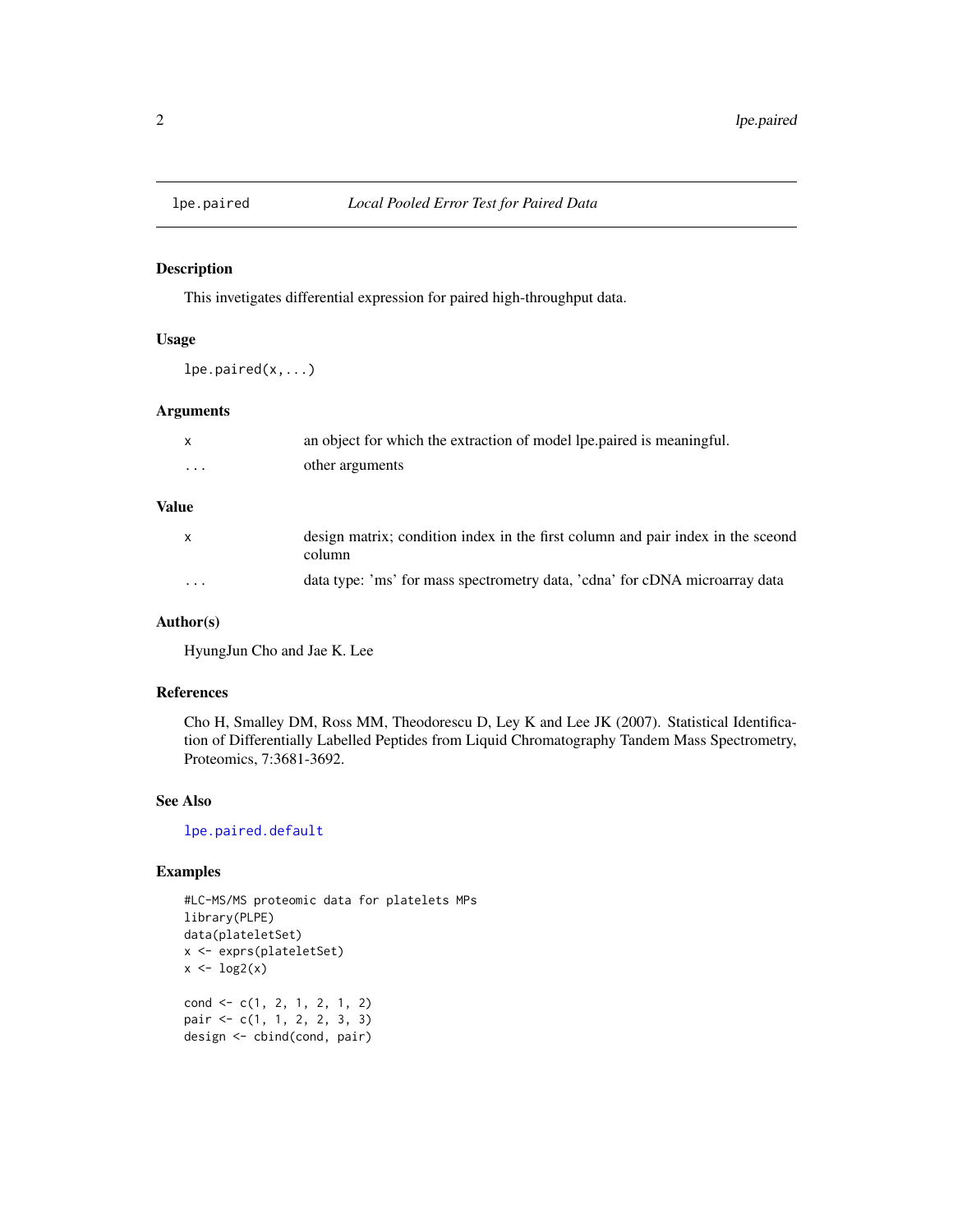## <span id="page-2-0"></span>lpe.paired.default 3

```
out <- lpe.paired(x, design, q=0.1, data.type="ms")
out$test.out[1:10,]
```
<span id="page-2-1"></span>lpe.paired.default *Local Pooled Error Test for Paired Data*

## Description

This invetigates differential expression for paired high-throughput data.

#### Usage

```
## Default S3 method:
lpe.paired(x, design, data.type, q=0.01, probe.ID = NULL, estimator="median", w=0.5, w.estimator="fixe
```
## Arguments

| X           | data matrix                                                                                              |
|-------------|----------------------------------------------------------------------------------------------------------|
| design      | design matrix; condition index in the first column and pair index in the sceond<br>column                |
| q           | quantile for intervals of intensities                                                                    |
| probe.ID    | probe set IDs; if NULL, row numbers are assigned.                                                        |
| data.type   | data type: 'ms' for mass spectrometry data, 'cdna' for cDNA microarray data                              |
| estimator   | specification for the estimator: 'median', 'mean' and 'huber'                                            |
| W           | weight paramter between individual variance estimate and pooling variance es-<br>timate, $0 \le w \le 1$ |
| w.estimator | two approaches to estimate the weight: 'random' or 'fixed'                                               |
| iseed       | seed number                                                                                              |
| $\ddotsc$   | other arguments                                                                                          |

#### Value

| design      | design matrix; condition index in the first column and pair index in the sceond<br>column                |
|-------------|----------------------------------------------------------------------------------------------------------|
| data.type   | data type: 'ms' for mass spectrometry data, 'cdna' for cDNA microarray data                              |
| q           | quantile for intervals of intensities                                                                    |
| estimator   | specification for the estimator: 'median', 'mean' and 'huber'                                            |
| w.estimator | two approaches to estimate the weight: 'random' or 'fixed'                                               |
| W           | weight paramter between individual variance estimate and pooling variance es-<br>timate, $0 \le w \le 1$ |
| test.out    | matrix for test results                                                                                  |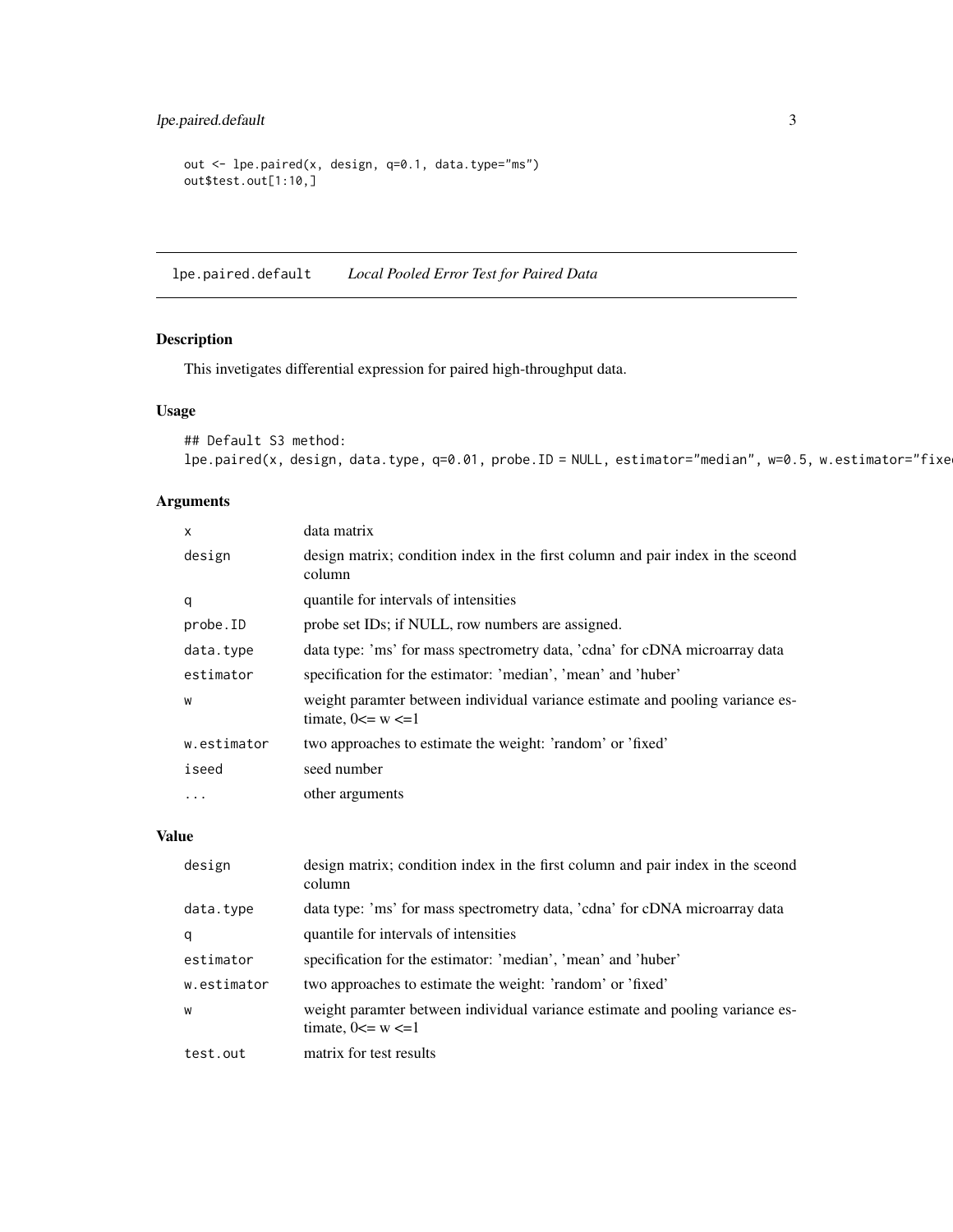#### <span id="page-3-0"></span>Author(s)

HyungJun Cho and Jae K. Lee

#### References

Cho H, Smalley DM, Ross MM, Theodorescu D, Ley K and Lee JK (2007). Statistical Identification of Differentially Labelled Peptides from Liquid Chromatography Tandem Mass Spectrometry, Proteomics, 7:3681-3692.

## See Also

[lpe.paired](#page-1-1)

#### Examples

```
#LC-MS/MS proteomic data for platelets MPs
library(PLPE)
data(plateletSet)
x <- exprs(plateletSet)
x \leftarrow \log 2(x)cond <- c(1, 2, 1, 2, 1, 2)
pair <- c(1, 1, 2, 2, 3, 3)
design <- cbind(cond, pair)
out <- lpe.paired(x, design, q=0.1, data.type="ms")
out$test.out[1:10,]
summary(out)
```
<span id="page-3-1"></span>lpe.paired.fdr *FDR for PLPE*

## Description

This computes FDR for PLPE.

#### Usage

lpe.paired.fdr(x,...)

#### Arguments

| x        | data matrix     |
|----------|-----------------|
| $\cdots$ | other arguments |

#### Author(s)

HyungJun Cho and Jae K. Lee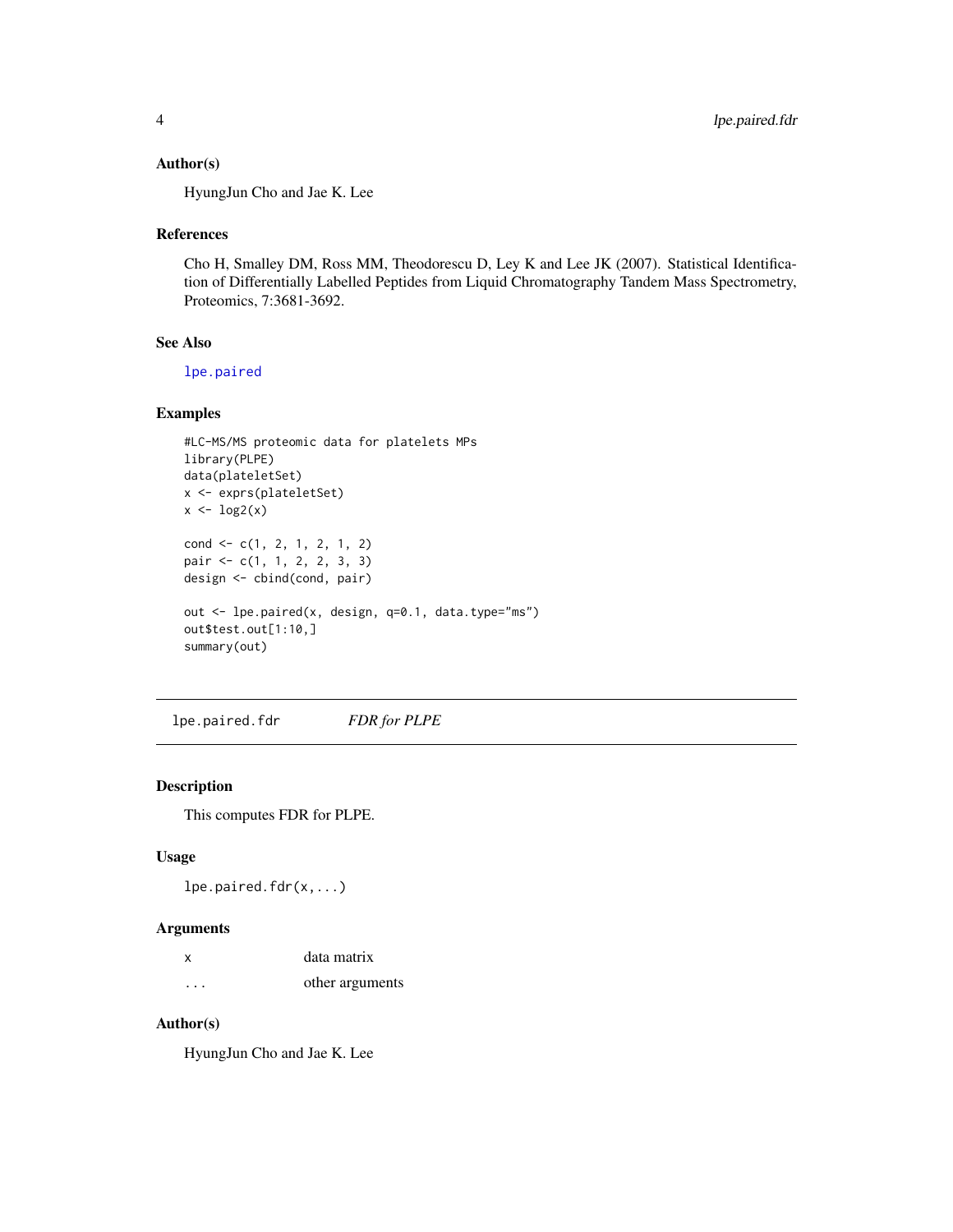## <span id="page-4-0"></span>References

Cho H, Smalley DM, Ross MM, Theodorescu D, Ley K and Lee JK (2007). Statistical Identification of Differentially Labelled Peptides from Liquid Chromatography Tandem Mass Spectrometry, Proteomics, 7:3681-3692.

#### See Also

[lpe.paired.fdr.default](#page-4-1)

## Examples

```
#LC-MS/MS proteomic data for platelets MPs
library(PLPE)
data(plateletSet)
x <- exprs(plateletSet)
x \leftarrow \log 2(x)cond <- c(1, 2, 1, 2, 1, 2)
pair <- c(1, 1, 2, 2, 3, 3)
design <- cbind(cond, pair)
out <- lpe.paired(x, design, q=0.1, data.type="ms")
out.fdr <- lpe.paired.fdr(x,obj=out)
out.fdr$FDR[1:10,]
```
<span id="page-4-1"></span>lpe.paired.fdr.default *FDR for PLPE*

#### Description

This computes FDR for PLPE.

#### Usage

```
## Default S3 method:
lpe.paired.fdr(x, obj, n.iter=5, lambda=0.9, ...)
```
#### Arguments

| x      | data matrix                                          |
|--------|------------------------------------------------------|
| obi    | object created from lpe.paired                       |
| n.iter | number of iterations                                 |
| lambda | numeric vector of probabilities with values in [0,1] |
|        | other argument                                       |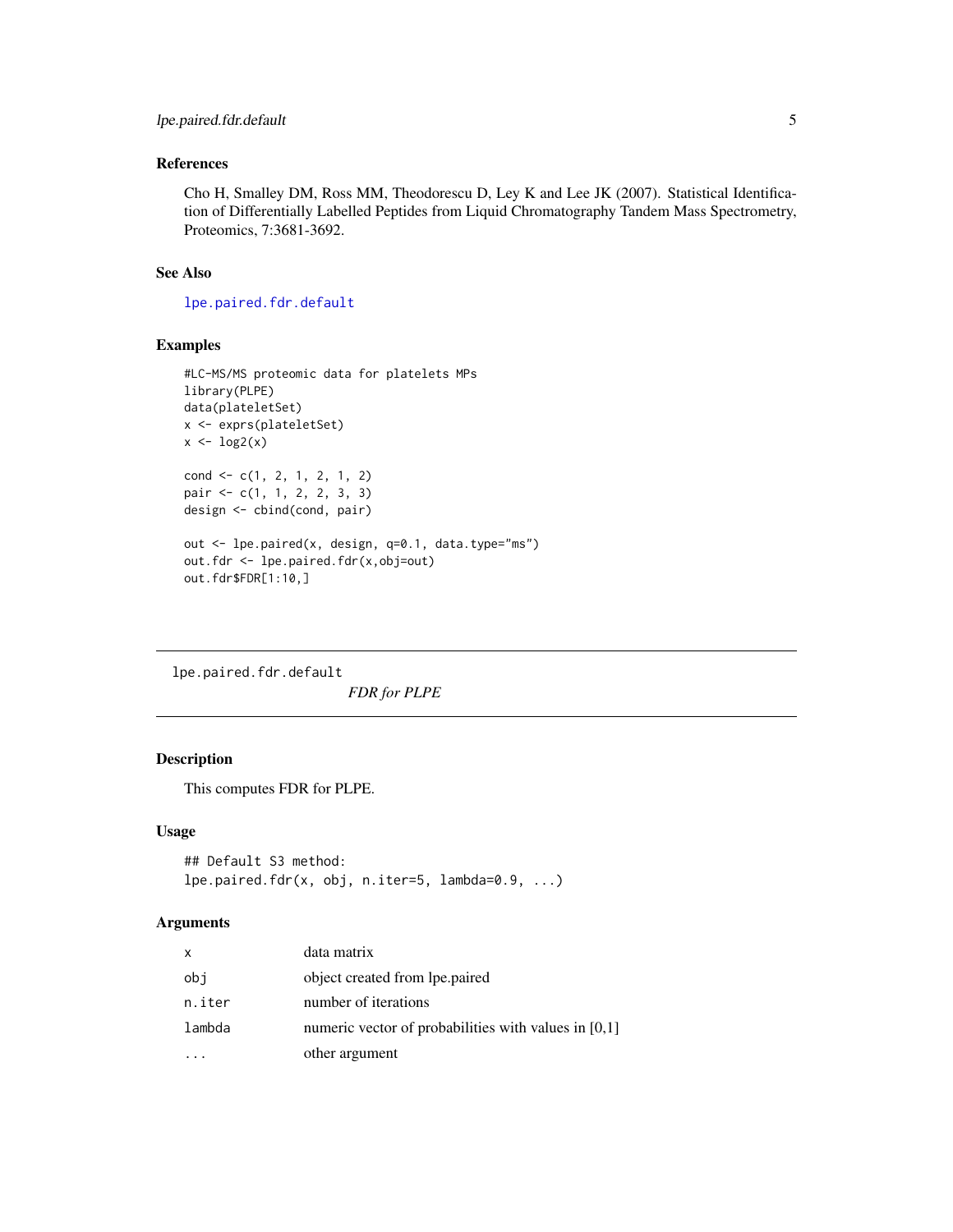## <span id="page-5-0"></span>Value

| design      | design matrix; condition index in the first column and pair index in the sceond<br>column                |
|-------------|----------------------------------------------------------------------------------------------------------|
| data.type   | data type: 'ms' for mass spectrometry data, 'cdna' for cDNA microarray data                              |
| estimator   | specification for the estimator: 'median', 'mean' and 'huber'                                            |
| w.estimator | two approaches to estimate the weight: 'random' or 'fixed'                                               |
| W           | weight paramter between individual variance estimate and pooling variance es-<br>timate, $0 \le w \le 1$ |
| pi0         | estimated proportion of non-null peptides                                                                |
| <b>FDR</b>  | matrix for test results including FDRs                                                                   |
| $\cdots$    | other arguments                                                                                          |

#### Author(s)

HyungJun Cho and Jae K. Lee

## References

Cho H, Smalley DM, Ross MM, Theodorescu D, Ley K and Lee JK (2007). Statistical Identification of Differentially Labelled Peptides from Liquid Chromatography Tandem Mass Spectrometry, Proteomics, 7:3681-3692.

#### See Also

[lpe.paired.fdr](#page-3-1)

#### Examples

```
#LC-MS/MS proteomic data for platelets MPs
library(PLPE)
data(plateletSet)
x <- exprs(plateletSet)
x \leftarrow \log 2(x)cond <- c(1, 2, 1, 2, 1, 2)
pair <- c(1, 1, 2, 2, 3, 3)
design <- cbind(cond, pair)
out <- lpe.paired(x, design, q=0.1, data.type="ms")
out.fdr <- lpe.paired.fdr(x,obj=out)
out.fdr$FDR[1:10,]
```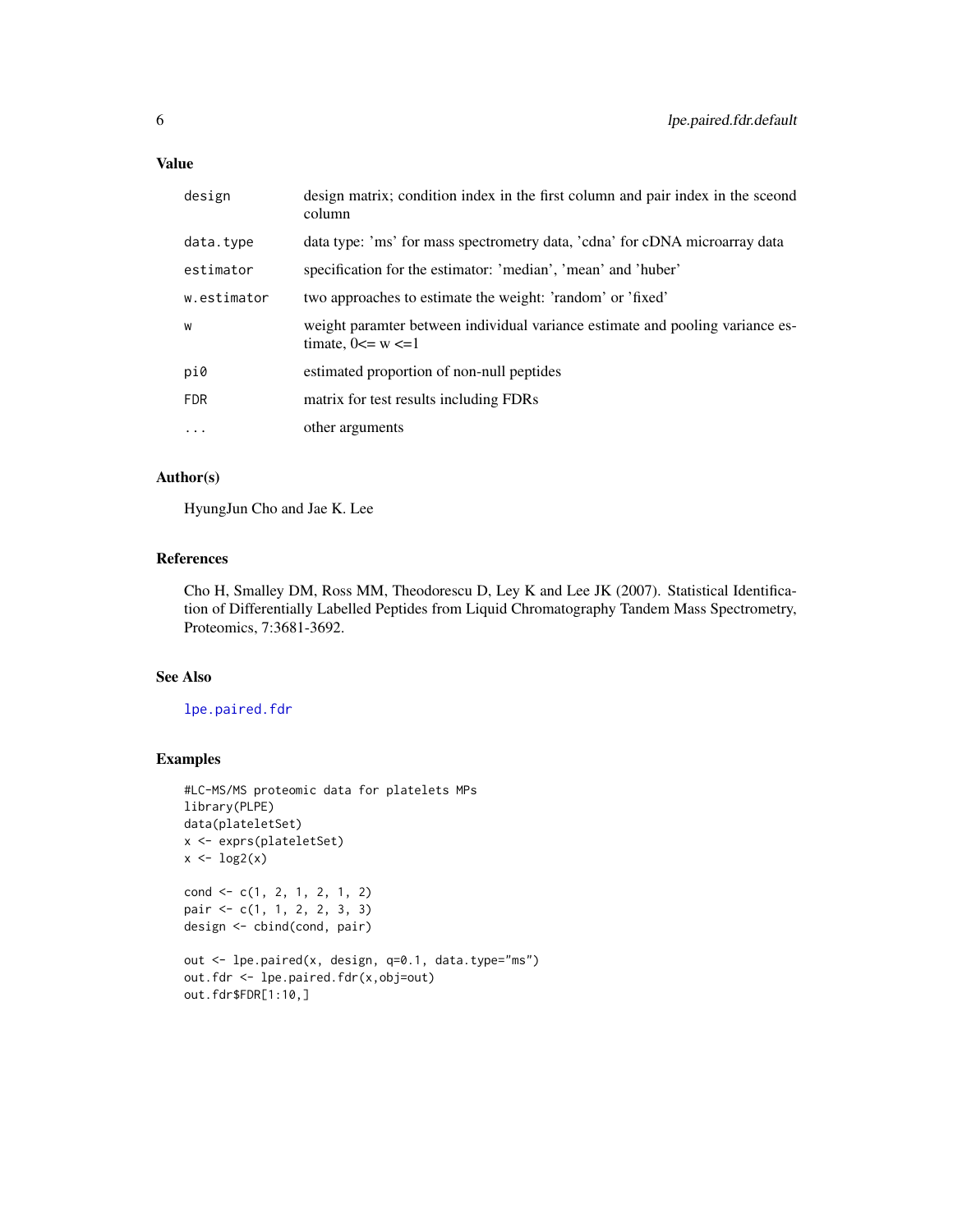<span id="page-6-0"></span>

## Description

This data set consists of LC-MS/MS data with three replicates of paired samples.

#### Source

Garcia BA, Smalley DM, Cho H, Shabanowitz J, Ley K and Hunt DF (2005). The Platelet Microparticle Proteome, Journal of Proteome Research, 4:1516-1521.